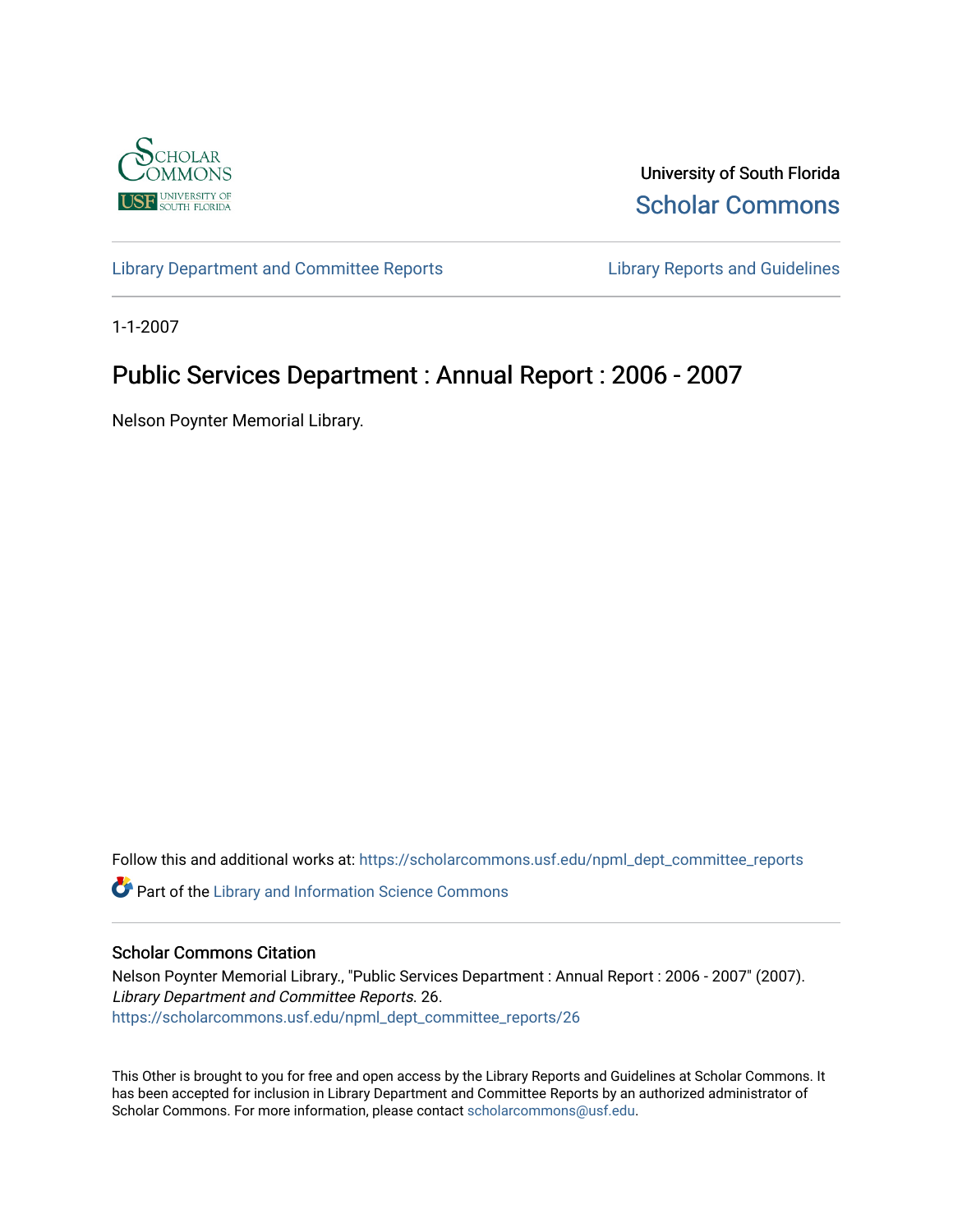#### **Annual Review Public Services Department July 1, 2006 – June 30, 2007**

This academic year brought another significant change in public service staffing. Three new reference librarians were hired during the summer and early fall of 2006: Kaya Townsend, Marcy Carrel, and Elizabeth Barnes. Marcy and Kaya came in at the instructor librarian level and Elizabeth joined us as part-time faculty OPS. All three provide us with a wealth of new skills, experiences, and fresh ideas. In addition, Patricia Pettijohn was temporarily relieved of most of her reference desk hours in the late spring in order to devote more time to the newly expanded technical services department.

The Poynter reference librarians continue to search for new ways to reach the campus community and to improve their reference skills. Marcy Carrel implemented reference hours outside the library building by spending several hours a week at the College of Business computer lab. This is a new service and, although the direct impact of this time is not yet overwhelming, it provides an opportunity for Marcy to be more visible to the business students and faculty which lead to additional reference and instruction requests at a later date. Deb Henry, Kaya Townsend, Marcy Carrel, and Tina Neville also increased their regular contributions to the USF Libraries chat service. In order to improve and update reference skills, several brown bag workshops were offered to the reference staff in 2006/07 including a session on the future of reference, a brainstorming session on marketing, an introduction to social software, troubleshooting SPSS, and vendor training for CSA Illumina/RefWorks, and Reference USA.

The Poynter Library Information Literacy Team continued to meet on a regular basis during the year. With Kaya and Marcy joining the team, the strategic plan for instruction was completed and a proposal was created to teach the library research credit course LIS 2005. The proposal was submitted to the College of Arts and Sciences curriculum committee late in the spring semester. Class instruction requests grew nicely in 2006/2007 with 75 sessions offered and 1702 students reached (increases of 39% and 58% respectively). Increases in the area of instruction are at least partially attributed to the outreach efforts of Mary and Kaya in the Colleges of Business and Education. Jim Schnur, Deb Henry, Patricia Pettijohn, Kaya Townsend, Marcy Carrel, Jerry Notaro, and Tina Neville all provided class instruction this year. An additional 930 students were reached in 17 student orientation sessions. With the additions of Kaya and Marcy we were also able to advertise the RAP (one-on-one instruction) sessions this year which allowed that area to increase by 24%. Open access student tutorials were offered on several different topics throughout the 2006-2007 academic year. The tutorials were listed on the Poynter website, advertised in the student planners offered to incoming students, and mentioned on campus signboards. Unfortunately, turnout was nearly non-existent with only 5 people attending the 14 workshops that were advertised.

Poynter librarians are continually looking for ways to implement technology into their instruction and service. In April, all of the student computers in the reference horseshoe were replaced. A small Mac computer area and two group study computer systems with Photoshop and SPSS were also added to the student computing area. During the past year, several online video tutorials were completed and added to the Poynter web page. The staff plans additional tutorials for production during the upcoming year. The reference staff also attended several workshops on implementing web 2.0 techniques into library processes. To test out some of these new options, Deb Henry created a wiki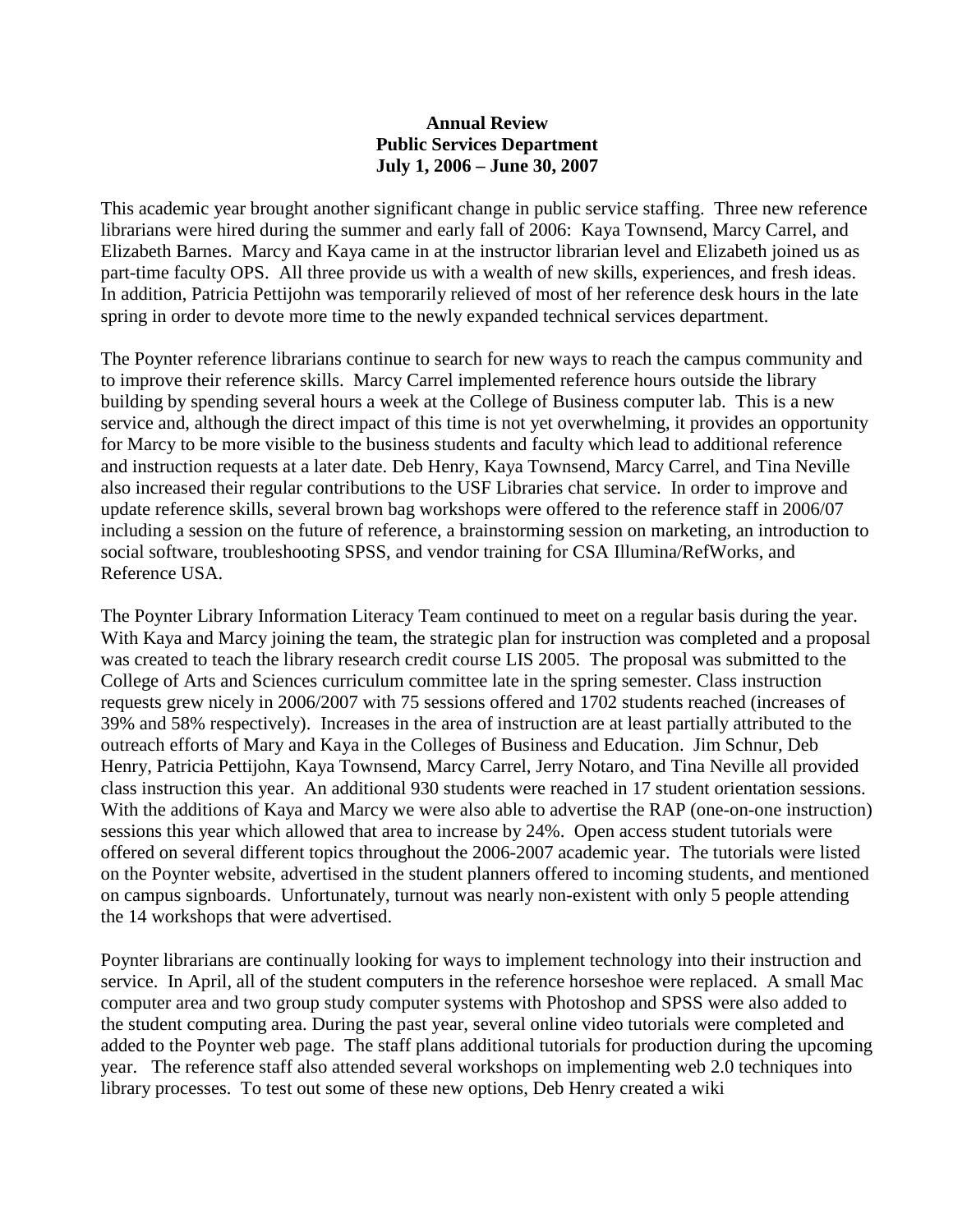[\(https://plit.pbwiki.com/?aph=81d7dd5cf7e546652ebb9dd636babdb67088ded1\)](https://plit.pbwiki.com/?aph=81d7dd5cf7e546652ebb9dd636babdb67088ded1) for the use of the Poynter instruction team and a blog [\(http://referencepoy.blogspot.com/\)](http://referencepoy.blogspot.com/) that collects solutions to ongoing reference problems or frequently asked questions. Tina Neville and Marcy Carrel have also investigated Second Life and several of the reference librarians have created basic Facebook accounts to familiarize themselves with these new methods of communication.

Kaya Townsend made significant progress on a library marketing campaign. During the fall semester she worked up a contact list and ordered Poynter Library logo giveaways (primarily pencils and mini Frisbees). In addition to successful displays at Campus Showcase, Kaya provided library messages to the campus computer signboards. Kaya also organized a major library event each semester. During the fall semester she helped to create a banned books display and organized a corresponding lecture on book censorship. In February she organized a movie night to coincide with the Oscars. A foreign language film class used the movie event to enhance their class. As additional methods of communication, Kaya also produced a faculty newsletter and implemented a monthly washroom newsletter service to announce new acquisitions and library events.

Assessment of our services is an ongoing responsibility. During the fall semester, Tina Neville worked with English professor Trey Conner to evaluate the research skills of Freshman Composition I students. This project is a follow-up to the study started by Joyce Walker during the spring 2006 semester. After Joyce left USFSP, Trey helped to implement the testing phase of the study and we were able to give the assessment instrument to 130 Composition I students in 7 classes. Although the instruction/post-test phase of the study did not pan out, we were able to gather extremely useful data that was very helpful in our proposal to teach LIS 2005. Additional assessment of public services took place during the spring semester when Kaya Townsend conducted an entrance survey. Good computer services along with staff to help with the computers / library resources continue to be important to the campus community. When asked what library services were most useful to them, 45% of the 156 people noted the computers and 17% mentioned reference librarians.

The public services staff continues to enhance the campus and the profession through their service activities. Marcy Carrel has been selected to serve as an Intern to the ALA Council International Relations Committee and as a member of the ALA IRRT International Papers Committee. She is also the Poynter Library representative to the CSUL CPC-ERS Business Committee and was elected secretary of the Suncoast Information Specialists (SIS). Kaya Townsend is a member of the USFSP Graduate Council, the JSTOR education titles committee, the Florida Library Association Public Relations and Marketing Committee, and the Florida Library Association Scholarship Committee. Deb Henry is a member of the TBLC Continuing Education Committee, USFSP Marine Science Library Committee, and the USFSP Scholarship Committee. During the past year, Tina Neville was a member of the USFSP Pre-Health Task Force, the USFSP General Education Committee, the USFSP Undergraduate Committee, and the Seminole Community Library Advisory Board. She also continues to publish book reviews for *Library Journal*.

Public Services librarians are also active researchers. During the past year, Kaya Townsend received IRB approval and began interviewing people for an examination of cave management techniques. She and Patricia Pettijohn also received approval from IRB to begin an innovative study on student's use of the library building. Marcy Carrel was invited to make several presentations: she conducted a session (in Spanish) on Google at a library conference in El Salvador and demonstrated business web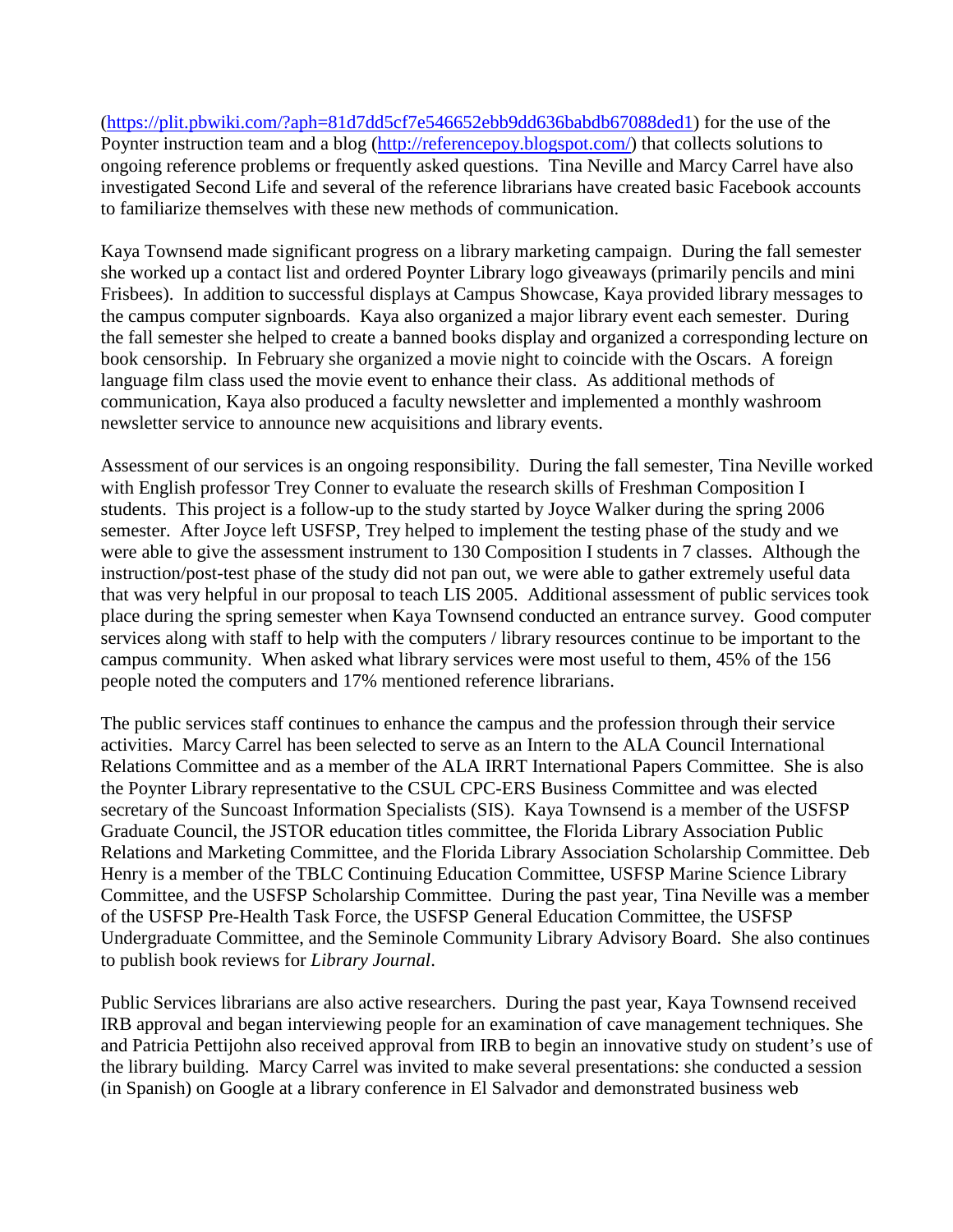resources at the VIP Paraprofessional conference in Clearwater. Deb Henry and Tina Neville had another article published in the refereed journal, *Journal of Academic Librarianship* and an additional article accepted for publication in *RUSQ* (also refereed). They conducted a web survey during the spring semester and have already completed a significant amount of the work for the manuscript that will report on that research. Tina and Deb also presented at the USF Libraries Annual Meeting and were roundtable moderators at the Florida Library Association's Annual Conference.

## **Annual activities as they relate to the Poynter Library Goals:**

#### **Poynter Library Goal #1:** *Provide optimum collections and services to meet the demands of USF St. Petersburg's expanding curriculum and faculty.* **(USFSP Goals #3-5 and USF Goal #4)**

More than 200 new books were added to the reference collection in 2006-2007. An extensive evaluation of the current reference collection was completed. Each item in reference was evaluated those that are more suitable for circulation were reassigned to that area and directories/technical materials that were too outdated were withdrawn from the collection. Several areas of reference (ready reference and the business directories) were also re-incorporated back into the main reference collection to make locating those materials easier.

**Poynter Library Goal #2:** *Provide appropriate services and technologies to meet the needs of USFSP's mission and its continued expansion. Action item: Work with other campus departments to establish a comprehensive information literacy program to support lifelong learning.*

SACS core requirement 3.8.2 states that "the institution ensures that users have access to regular and timely instruction in the use of the library and other learning/information resources.<sup>1"</sup> Although we have received separate accreditation from SACS we still need to be diligent in providing instruction on an ongoing basis. The public services staff continues to market class instruction to the campus faculty. A proposal was also submitted during the late spring to allow us to offer a credit-based library instruction course again. With the success of LIS 2005 and its recent approval as a general education course in Tampa, we are hoping that it will prove popular on this campus as well. Poynter librarians also continue to look for innovate ways to enhance the instruction program with online video tutorials, continued attempts to integrate into Blackboard courses, and additional marketing efforts.

1 Commission on Colleges. Southern Association of Colleges and Schools. *Principles of Accreditation: Foundations for Quality Enhancement.* Commission on Colleges. Southern Association of Colleges and Schools: Decatur, Georgia, December 2001, p.26.

#### **Progress on Departmental Goals for 2006-2007**

- Finish weeding reference **completed**
- Institute new statistics scheme **completed**
- Begin monthly reference staff workshops/brown bags **implemented**
- O Conduct an approachability exit survey for reference **postponed**<br> **O** Continue with PLIT—get plan finished **plan completed, LIS 20**
- Continue with PLIT—get plan finished **plan completed, LIS 2005 proposal submitted**
- Develop more of an Information Commons area—add SPSS, Add multi-media workstations x 2, etc **completed**
- Conduct regularly scheduled student workshops **completed, not successful**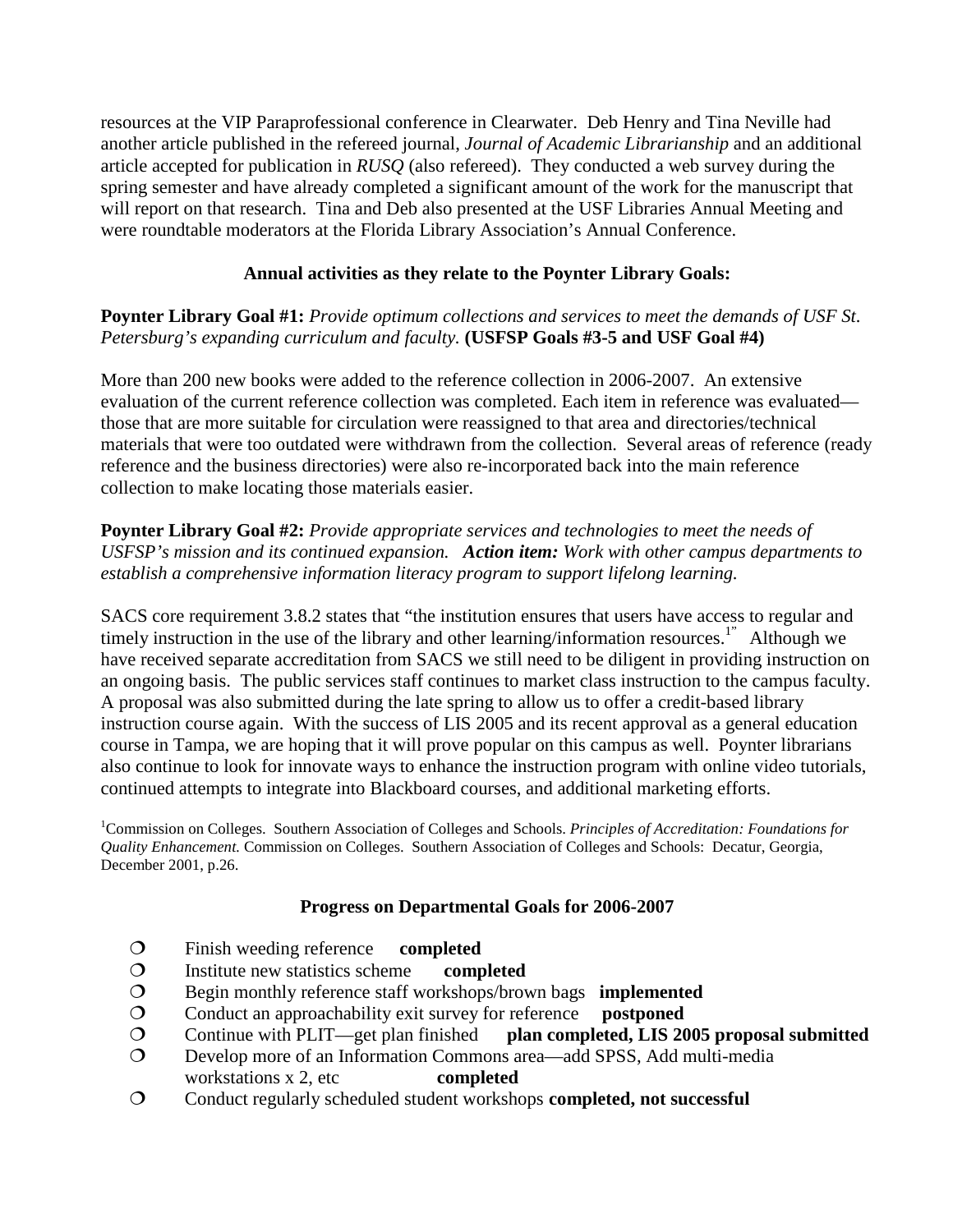#### **Projected Departmental Goals for 2007-2008**

- Produce additional online tutorials that will be added to the library web site.
- Conduct trials of "class librarians" and conduct a preliminary assessment of the project
- Provide major overhaul to the reference web page.
- Continue the "brown bag" staff education workshops on reference-related topics.
- Conduct an assessment of reference and/or instruction.
- Sponsor another "hot topics" event (display/lecture)
- Continue to pursue the LIS 2005 proposal.